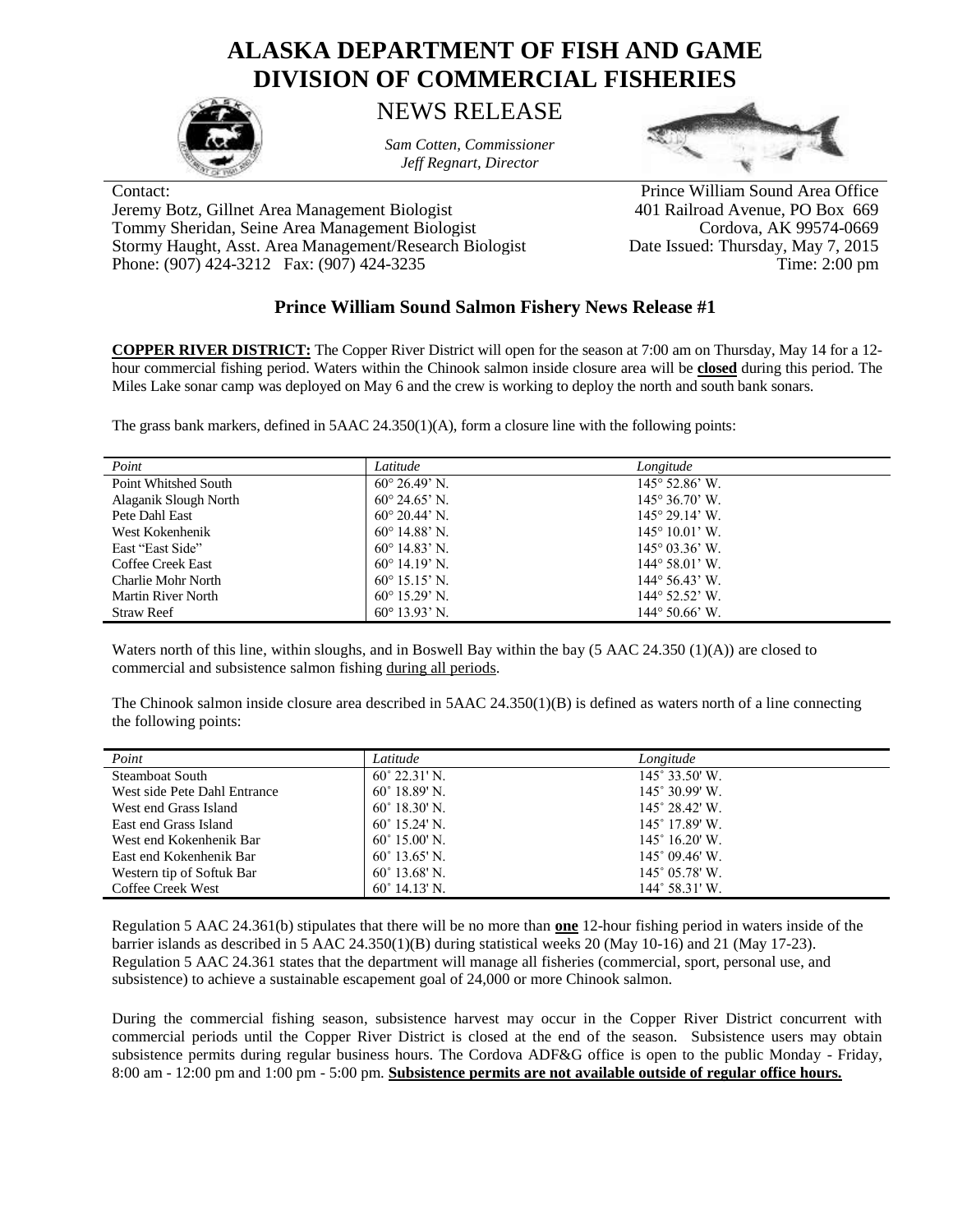**PRINCE WILLIAM SOUND:** On May 15 at 8:00 am, districts in PWS outside of the Chenega and the Tatitlek Subsistence Areas (5AAC 01.648) will open for subsistence harvest to the gear types specified in 5AAC 24.330(a), (b), and (c) until 2 days prior to the commercial opening of that district. Gear specifications are restricted to 50 fathom gillnets and 50 fathom seines as described in 5AAC 01.620(b)(3). The Tatitlek and Chenega Subsistence Areas described in 5AAC 01.648 will also open to subsistence harvest at 8:00 am on May 15. Legal gear types in the Tatitlek and Chenega Subsistence Areas are 150 fathom set or drift gillnets, 50 fathom seines, and dipnets in freshwater for pink salmon. Commercial fishing districts within these subsistence areas will close to subsistence harvest 2 days prior to the commercial opening of that district, and will reopen concurrent with commercial fishing periods until that district is closed at the end of the season. Subsistence users may obtain subsistence permits during regular business hours. The Cordova ADF&G office is open to the public Monday - Friday, 8:00 am - 12:00 pm and 1:00 pm - 5:00 pm. **Subsistence permits are not available outside of regular office hours.**

**Copies of the updated regulation booklet,** *2012-2015 Commercial Salmon Fishing Regulations for Prince William Sound,* **can be found under the 'Regulations' heading at the following web address:** <http://www.adfg.alaska.gov/index.cfm?adfg=commercialbyareapws.salmon#/management>

## **The next scheduled salmon fisheries announcement is anticipated to be at 2:00 pm Saturday, May 16.**

Permit holders are advised that unscheduled announcements based on current escapement data may occur at any time inseason either establishing an additional period or extending an open period.

Announcement recordings are available for **gillnet fisheries at 907-424-7535 and seine fisheries at 907-424-7345. In addition, announcement recordings are available in Anchorage at 267-2843.**

Additionally, announcements, inseason harvest data, and escapement data are available at the following web addresses: <http://www.adfg.alaska.gov/index.cfm?adfg=commercialbyareacopperriver.main> (Copper River homepage) or <http://www.adfg.alaska.gov/index.cfm?adfg=commercialbyareapws.main> (Prince William Sound homepage).

Unless otherwise specified, all openings are clock openings based on Alaska Daylight Time, which is based on Coordinated Universal Time and may be obtained by calling 303-499-7111.

The department encourages commercial permit holders to renew their licenses early and to check their CFEC vessel registration stickers to make sure they are current.

The department also encourages permit holders to report observed violations to Wildlife Safeguard at 800-478-3377. Reports are anonymous and cash rewards may be paid for successful prosecution of violations.

PWS commercial fishers are reminded that area fisheries often necessitate fishing in close proximity to marine mammals. Under the Marine Mammals Protection Act (MMPA), the PWS drift gillnet fishery is classified as a Category II fishery. Participants in Category I and II fisheries must be registered in the Marine Mammal Avoidance Program (MMAP) to be authorized for lawful incidental, but not intentional, marine mammal takes during fishing. However, this authorization explicitly does **not** exempt holders of commercial fishing permits from the MMPA prohibition on takes of marine mammals listed as endangered or threatened under the Endangered Species Act. As a participant in the PWS drift gillnet fishery, you are automatically registered in the Marine Mammal Authorization Program (MMAP) by the National Marine Fisheries Service (NMFS). As a participant in a Category II fishery, you must:

- Maintain an MMAP Authorization Certificate, or a photocopy, on board the vessel while engaging in any of the fisheries identified on the reverse side of the certificate. For non-vessel or set net fisheries, the enclosed Certificate, or a photocopy, must be in the possession of the permit holder during fishing operations. This Certificate, in combination with a current, valid state or Federal fishing permit, will serve as your authorization to incidentally take non-endangered or non-threatened marine mammals in the course of commercial fishing operations.
- Report all injuries and mortalities of marine mammals within 48 hours of returning from the trip during which these takes occurred using the MMAP Mortality/Injury Reporting Form (visit [http://www.nmfs.noaa.gov/pr/pdfs/interactions/mmap\\_reporting\\_form.pdf](http://www.nmfs.noaa.gov/pr/pdfs/interactions/mmap_reporting_form.pdf) for a copy).
- If so requested, take an observer aboard your vessel.